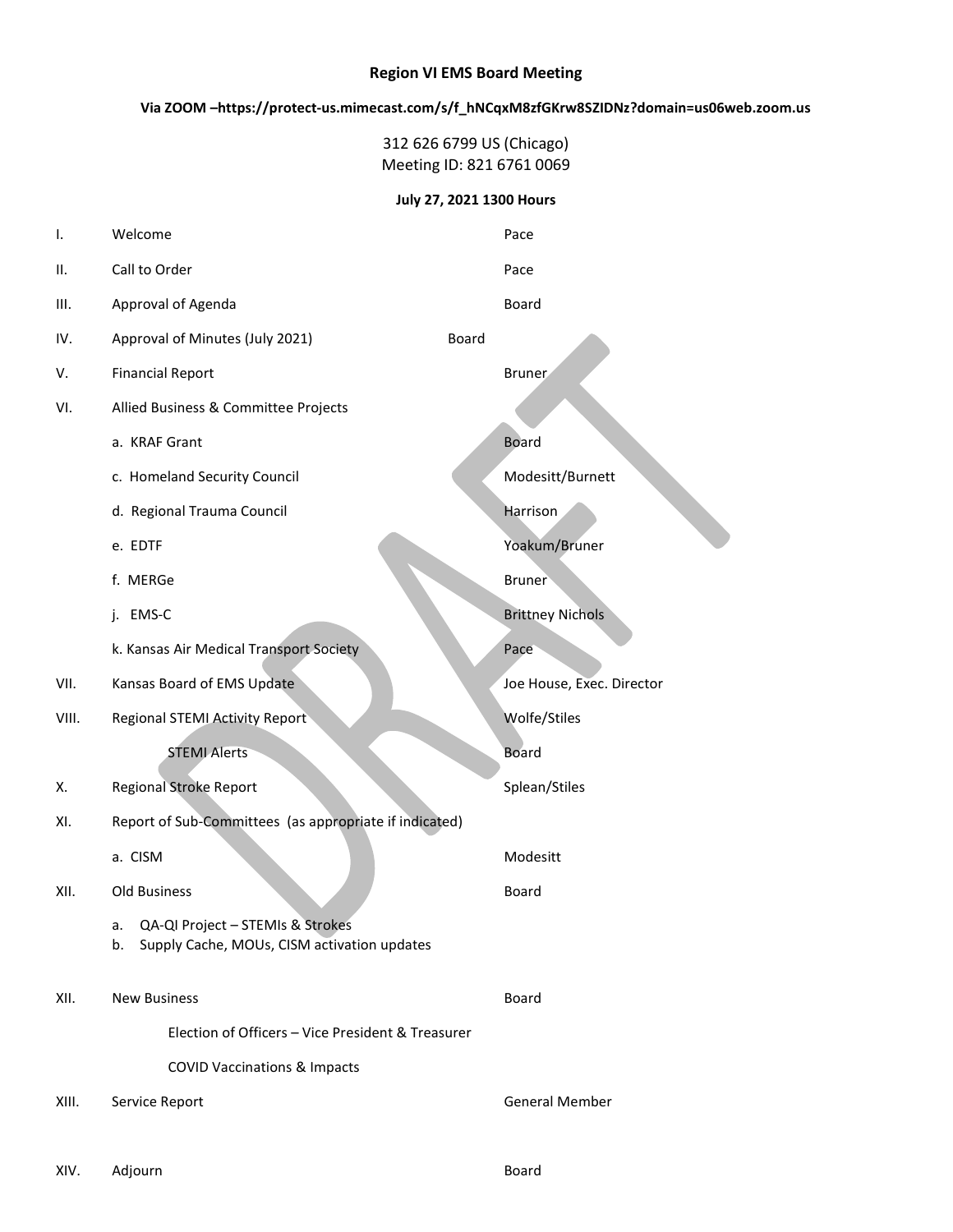# Region 6 EMS

## Meeting Minutes of July 27, 2021

Today's meeting was called to order at 1300 hours by Mr. Pace. The meeting was held via Zoom and phone conference.

Board members present: K. Yoakum, R. Grimmett, D. Cowan, R. Pace, R. Long, J. Wilhelms, T. Modesitt, D. Bruner, J. Clatt

Absent members: M. Burnett, C. Harrison, D. Mogle, R. Reissig

Guests: Michelle Wolf - Freeman Health, Brittney Nichols – EMSC, Sharlyn Splean- Freeman Health, Joe House- Exec. Director KSBEMS

Agenda: The agenda was presented. A motion to approve was heard from Mr. Wilhelms and a second from Mr. Modesitt. All in favor

Minutes of the April 2021 meeting were presented via e-mail. A motion from Mr. Modesitt to approve the minutes was heard with a second by Mr. Bruner. All voted in approval.

Financial Report: \$29,459.59 in General Fund \$24,729.32 in Education fund

## Allied Business & Committee Projects

KRAF Grant: Mr. House and Mr. Yoakum reported that the committee has not met since the awards in April.

Homeland Security Committee: Mr. Modesitt reported that currently there is an open call for new project proposals but none are available yet. Other wise there is no new activity to report.

SEK Regional Trauma Committee: No report from Ms. Harrison. Planning for symposiums continue.

EDTF: Mr. Yoakum related no new developments were reported.

MERGe: Mr. Bruner brought that the team has met last month in person at Newton. Review of SOP with some scenario training. Discussed member requirements and how to fortify the team roster. Still working to get the commander to join us. Mr. Pace asked if we could get Mr. Beck of MERGe to meet with the Executive committee then invite him to the quarterly meeting.

EMS-C: Ms. Nichols reports the recent survey by the national agency is complete and Kansas responded with about 45%. Heartland EMS-C group is hosting a webinar symposium on August 12th. Contact EMS-C for details or go to their website. New laminated cards are in which provide communication translations to non-verbal children and some foreign languages.

KANAMS: No report